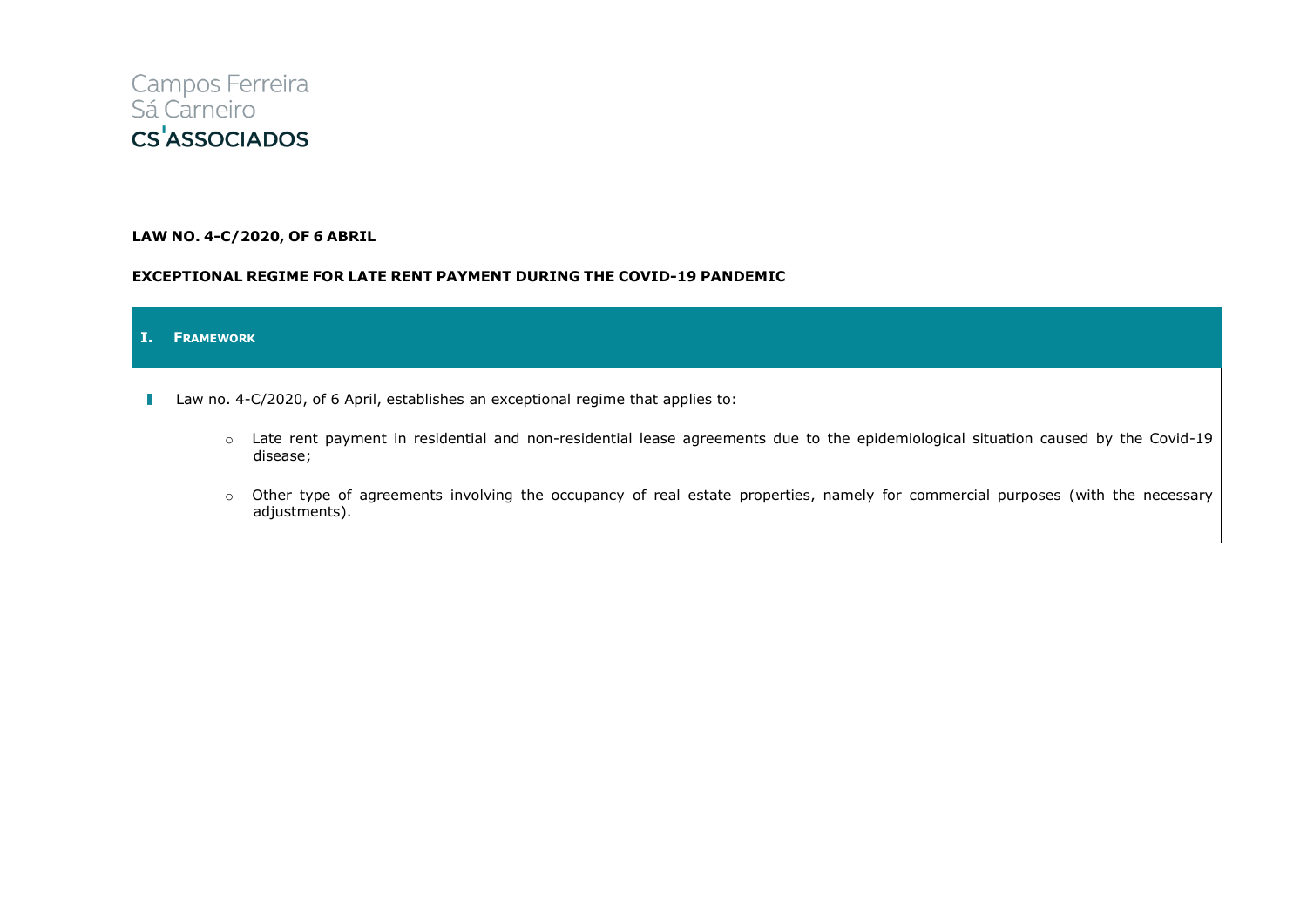| <b>II.</b> LEASE FOR RESIDENTIAL PURPOSES              |                                                                                                                                                                                                                                                                                                                                                                                                                                                                                                                                                                                                                                                                                                                                                                                                                                                                                                                                                                                                                                                                                                                                                                                                                                                                                                                                                                                                                                                                                                                                                                                                                                                                                     |  |
|--------------------------------------------------------|-------------------------------------------------------------------------------------------------------------------------------------------------------------------------------------------------------------------------------------------------------------------------------------------------------------------------------------------------------------------------------------------------------------------------------------------------------------------------------------------------------------------------------------------------------------------------------------------------------------------------------------------------------------------------------------------------------------------------------------------------------------------------------------------------------------------------------------------------------------------------------------------------------------------------------------------------------------------------------------------------------------------------------------------------------------------------------------------------------------------------------------------------------------------------------------------------------------------------------------------------------------------------------------------------------------------------------------------------------------------------------------------------------------------------------------------------------------------------------------------------------------------------------------------------------------------------------------------------------------------------------------------------------------------------------------|--|
| Deferral and<br><b>Financial Support</b><br>to tenants | Provided that:<br>The tenant's household income has decreased over 20% in comparison with the previous month or with the same<br>$\circ$<br>period of the previous year; and,<br>The tenant's household effort rate (percentage of household income allocated to rent payment) is, or becomes,<br>$\circ$<br>higher than 35%,<br>residential tenants may not pay the rents that become due during the emergency state measures and in the following month.<br>Unpaid rents must be paid within 12 months as of the end of that period, along with each month's rent in monthly<br>instalments of at least 1/12 of the total outstanding amount. This deferral hinders the corresponding termination right of<br>landlords (as detailed below).<br>Residential tenants - except those whose income decrease determines a reduction of rents under programs such as<br>supported lease (arrendamento apoiado), supported rent (renda apoiada) and social rent (renda social) - and guarantors of<br>students who do not earn income from work and whose place of residence is more than 50km away from the study place,<br>that can demonstrate an income decrease under the terms referred to above, may, as an alternative to the non-payment of<br>rents, request to the public institute IHRU, I.P. (Instituto da Habitação e Reabilitação Urbana, I.P.) the granting of an<br>interest-free loan to pay the difference between the amount of the rent due on a monthly basis and the amount resulting<br>from the application of a 35% effort rate to household income. The remaining available income of the household may not be<br>lower than the social support index (IAS). |  |
| <b>Financial support</b><br>to the landlords           | Provided that:<br>The landlord's household income has decreased over 20% in comparison with the previous month or with the<br>$\circ$<br>same period of the previous year; and,                                                                                                                                                                                                                                                                                                                                                                                                                                                                                                                                                                                                                                                                                                                                                                                                                                                                                                                                                                                                                                                                                                                                                                                                                                                                                                                                                                                                                                                                                                     |  |
|                                                        | The percentage of income decrease is due to the non-payment of rents by tenants under this exceptional regime,<br>$\circ$                                                                                                                                                                                                                                                                                                                                                                                                                                                                                                                                                                                                                                                                                                                                                                                                                                                                                                                                                                                                                                                                                                                                                                                                                                                                                                                                                                                                                                                                                                                                                           |  |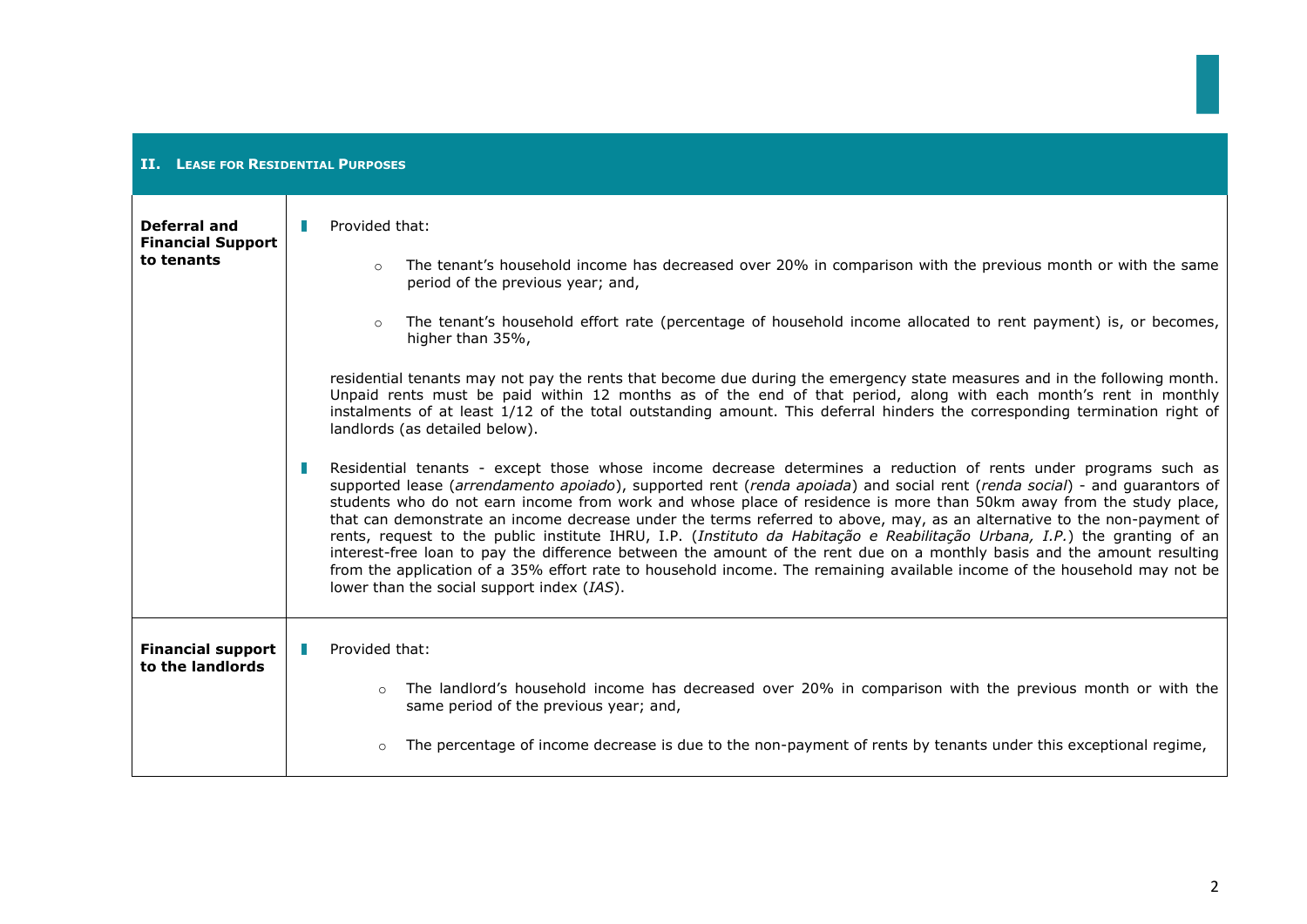| <b>II.</b> LEASE FOR RESIDENTIAL PURPOSES           |                                                                                                                                                                                                                                                                                                                                                                                                                                         |  |
|-----------------------------------------------------|-----------------------------------------------------------------------------------------------------------------------------------------------------------------------------------------------------------------------------------------------------------------------------------------------------------------------------------------------------------------------------------------------------------------------------------------|--|
|                                                     | residential landlords whose tenants did not request a loan to IHRU, I.P. to pay rents, are entitled to request to IHRU, I.P. the<br>granting of an interest-free loan to compensate the monthly rents, due and unpaid, whenever the remaining available income<br>of the household decreases, for this reason, below the social support index.                                                                                          |  |
| <b>Termination of</b><br>Lease<br><b>Agreements</b> | Landlords are only entitled to terminate lease agreements for residential purposes, on the grounds of non-payment of rents<br>due during the emergency state period and in the following month, provided that tenants do not pay such rents within 12<br>months as of the end of that period. Unpaid rents must be paid along with each month's rent in monthly instalments of at<br>least 1/12 of the total amount outstanding.        |  |
| <b>Information</b><br>duties                        | Tenants are required to notify the landlord, in writing, up to 5 days prior to the due date of the first rent regarding which<br>they seek to benefit from this exceptional regime, attaching to such notice evidence of meeting the respective requirements<br>(pursuant to an administrative order yet to be approved);<br>As for rents that became due on April 1, 2020, tenants may notify the landlords in writing up to April 27. |  |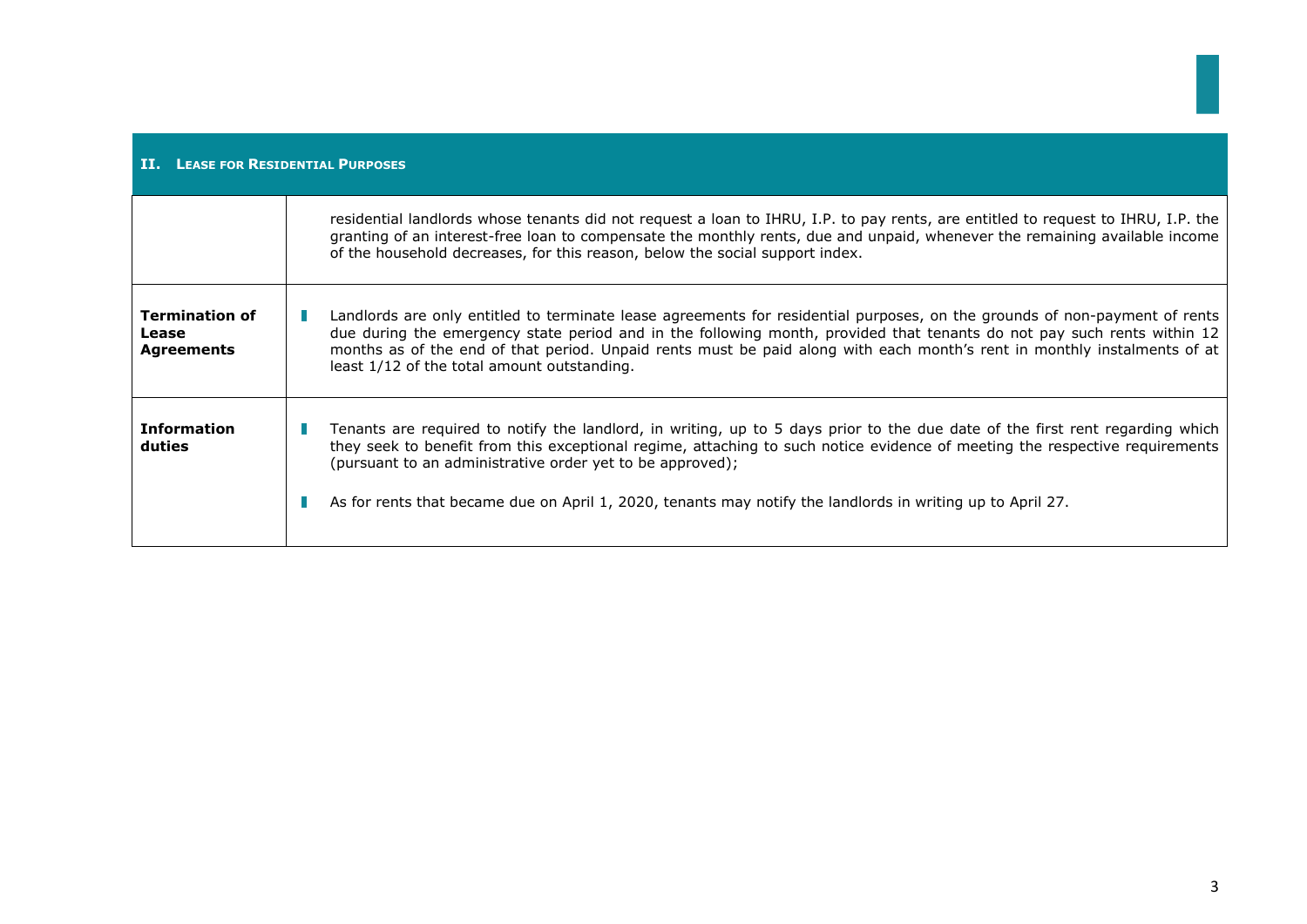| <b>III. LEASE FOR NON-RESIDENTIAL PURPOSES</b>          |                                                                                                                                                                                                                                                                                                                                                                                                                                                 |  |
|---------------------------------------------------------|-------------------------------------------------------------------------------------------------------------------------------------------------------------------------------------------------------------------------------------------------------------------------------------------------------------------------------------------------------------------------------------------------------------------------------------------------|--|
| <b>Applies to</b>                                       | The following can benefit from this regime:<br>Establishments open to the public for retail and service activities that are closed or suspended as per Decree 2-                                                                                                                                                                                                                                                                                |  |
|                                                         | A/2020, of 20 March, or by legislative or administrative order, under the terms of Decree-Law 10-A/2020, of<br>March 13, as amended, or under the Civil Protection Base Law, the Health Base Law, or other provisions aimed at<br>the execution of the emergency state, including cases where the provision of electronic commerce activities and/or<br>the provision of distance services and/or through an electronic platform is maintained; |  |
|                                                         | Restaurants and similar, including those that are maintaining their activity for the preparation of meals for<br>consumption outside the establishment or for home delivery under the terms of Decree 2-A/2020, of March 20, or<br>under any other provision that allows it.                                                                                                                                                                    |  |
| <b>Deferral of Rents</b>                                | Tenants may defer the payment of rents that become due during the emergency state measures and in the following month,<br>to the 12 following months. Unpaid rents must be paid along with each month's rent in monthly instalments of at least 1/12<br>of the total amount outstanding.                                                                                                                                                        |  |
| <b>Termination of</b><br>Lease<br><b>Agreements and</b> | Failure to pay rents that become due during the emergency state measures and in the following month does not constitute<br>grounds for any type of termination of lease agreements, nor for the obligation to vacate leased properties.                                                                                                                                                                                                         |  |
| other Penalties                                         | Tenants benefiting from this regime are not required to pay any other penalties based on late rent payment within this<br>period.                                                                                                                                                                                                                                                                                                               |  |
| Other type of<br>agreements                             | This regime applies, with the necessary adjustments, to any other types of agreements involving the occupancy of real estate<br>properties for commercial purposes.                                                                                                                                                                                                                                                                             |  |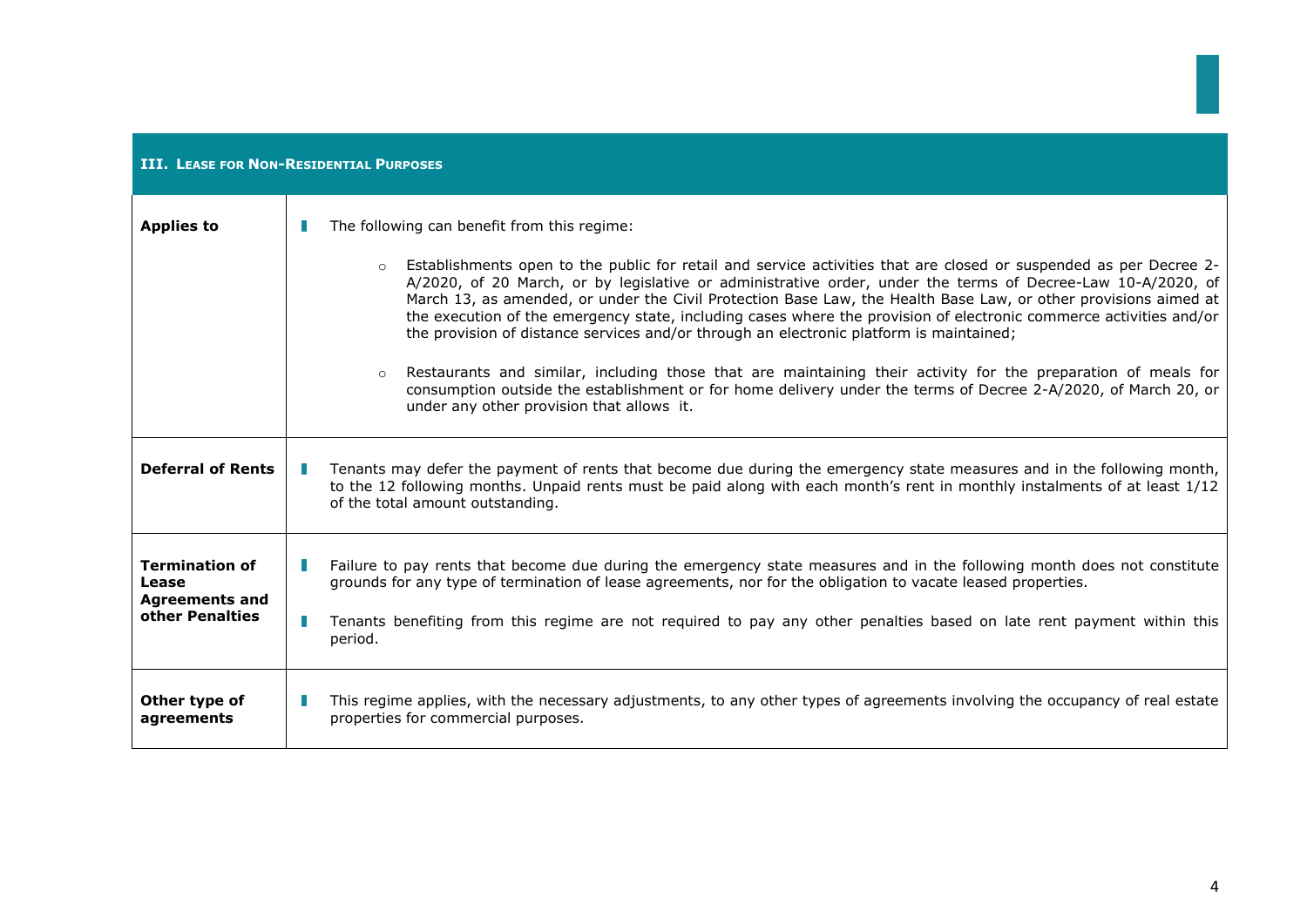| <b>IV. PUBLIC ENTITIES</b>                                                                                                                                                                                                                             |                                                                                                                                                                                                          |
|--------------------------------------------------------------------------------------------------------------------------------------------------------------------------------------------------------------------------------------------------------|----------------------------------------------------------------------------------------------------------------------------------------------------------------------------------------------------------|
| Without prejudice to the aforementioned regimes applicable to residential and non-residential leases, during the emergency state measures public<br>entities with real estate properties leased or assigned under other type of agreements may opt to: |                                                                                                                                                                                                          |
| $\circ$                                                                                                                                                                                                                                                | Reduce the rents owed by tenants that had an income decrease higher than 20% in comparison with the previous month or with the<br>same period of the previous year, when the rate of effort exceeds 35%; |
| $\circ$                                                                                                                                                                                                                                                | Exempt their tenants from rent payment as long they demonstrate that they do not have income since March 1, 2020;                                                                                        |
|                                                                                                                                                                                                                                                        | Grant rent deferrals to their tenants.                                                                                                                                                                   |

| <b>FINAL PROVISIONS</b> |                                                                                                                                                                                                                                                                                                                                                                |  |
|-------------------------|----------------------------------------------------------------------------------------------------------------------------------------------------------------------------------------------------------------------------------------------------------------------------------------------------------------------------------------------------------------|--|
| <b>Indemnity</b>        | In general terms the landlord is entitled to receive an indemnity equal to 20% of the amounts outstanding in case of late rent<br>payment as set forth in article 1041 of Civil Code. Within the state of emergency measures, the landlord is not entitled to<br>receive such indemnity provided that the tenants meet the requirements set forth in this Law. |  |
| <b>Acceleration</b>     | In the event of lease agreement termination due to tenant's initiative, all unpaid rents shall become immediately due as of the<br>date of termination.                                                                                                                                                                                                        |  |